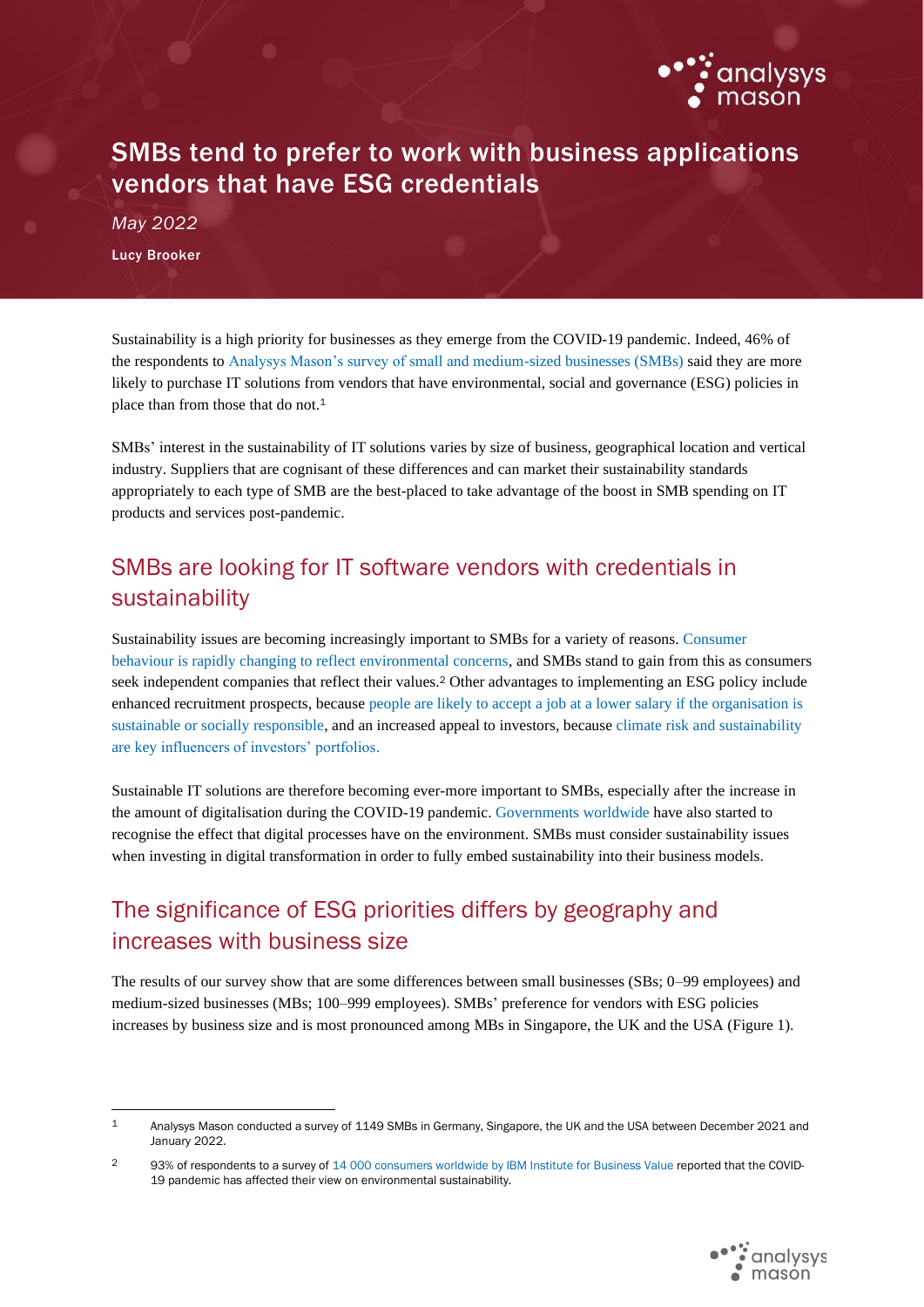59% of all MBs reported being more likely to purchase IT solutions from vendors with ESG policies in place in 2022, compared to 38% of SBs.

<span id="page-1-0"></span>

*Figure 1: SMBs that reported being "more likely" to purchase from vendors that have ESG policies in place, by business size, Germany, Singapore, UK and USA, 1Q 2022<sup>3</sup>*

Source: Analysys Mason, 2022

One might assume that smaller businesses have swifter decision-making processes and can therefore switch to sustainable vendors more quickly than larger firms. However, SBs face more [difficulties](https://www.oecd-ilibrary.org/energy/no-net-zero-without-smes_bab63915-en) when implementing sustainability strategies such as a lack of awareness of opportunities, technical uncertainty and limited access to finance. MBs are thus in a stronger position to choose green suppliers.

SMBs in the high-GDP countries of Singapore, the UK and the USA have similar goals in terms of increasing the sustainability of their IT solutions. Conversely, 60% of respondents in Germany reported that the likelihood of them purchasing IT solutions from sustainable vendors will stay the same. This is probably because the market for sustainable vendors in Germany is already large due to the high levels of public awareness of sustainability issues in the country.

For example, the German government is keen to accelerate sustainable digital innovation. It has committed to reaching net-zero by 2045; this is 5 years sooner than the government in the UK. Germany has also issued more sustainability policies than other major economies. These include the Corporate Due Diligence in Supply Chains Act (June 2021) and its sustainable finance strategy (May 2021).

<sup>3</sup> Ouestion: "In the future, my company's likelihood of purchasing IT solutions from vendors that have ESG (environmental/social/governance) policies is…Scale is 1 to 5, where 5 = more likely and 1 = less likely." *n* = 1149.

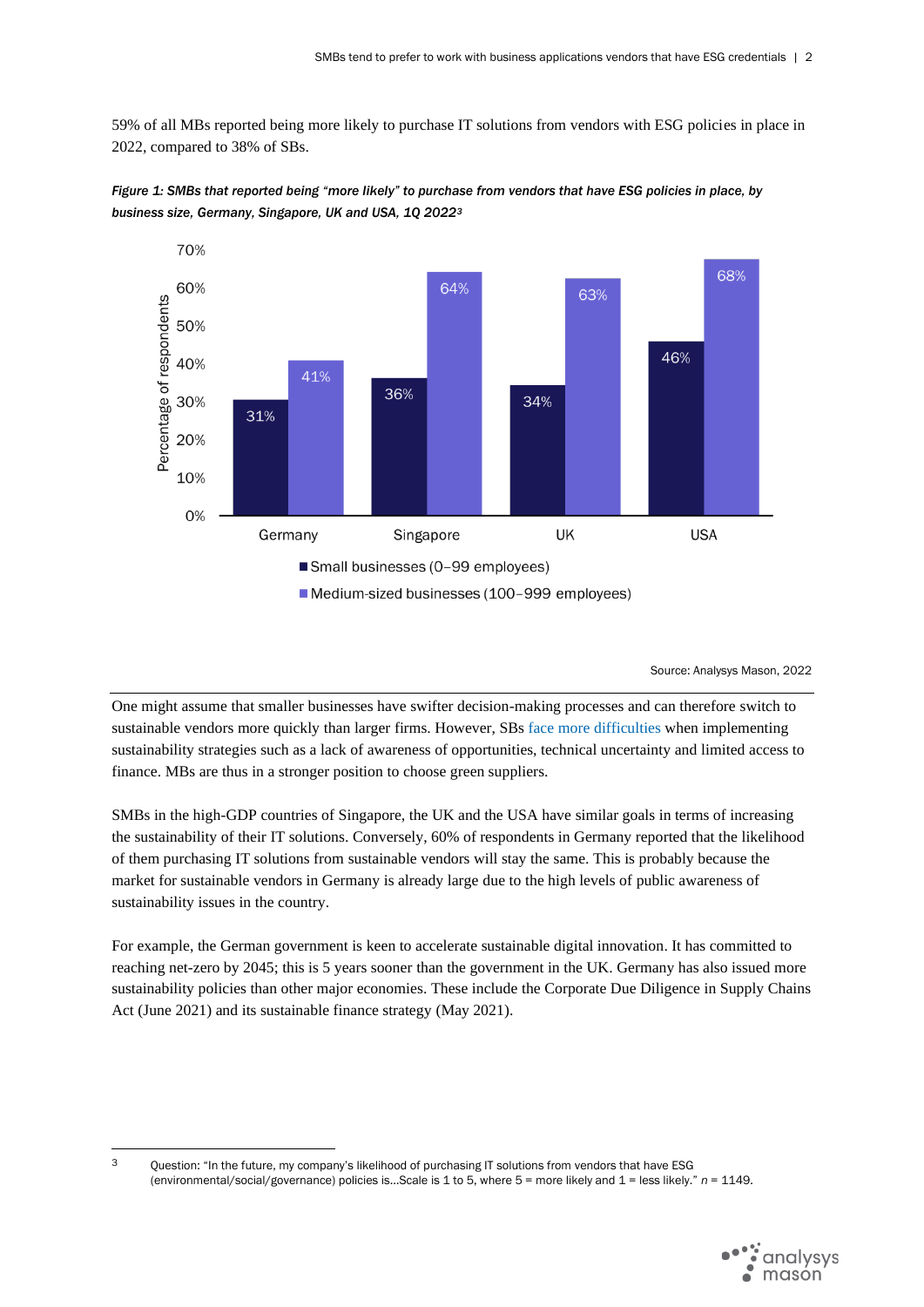### ESG priorities for business applications are sector-specific

SMBs in the healthcare sector are the most likely to purchase IT solutions from sustainable providers, while those in the manufacturing, retail and wholesale and hospitality sectors are the least likely (Figure 2).





Source: Analysys Mason, 2022

The manufacturing sector accounts for a considerable proportion of [resource consumption, waste generation and](https://www.weforum.org/agenda/2021/06/manufacturing-industry-climate-change-goals/)  [carbon emissions worldwide.](https://www.weforum.org/agenda/2021/06/manufacturing-industry-climate-change-goals/) As such, SMBs in this sector may be more reluctant to look for sustainable solutions than those in other sectors. Sustainable IT is also likely to be low on the agenda of SMBs in the manufacturing sector because other activities will have a far greater impact on the environment. For example, they may instead focus on using recyclable materials and renewable energy/energy efficient machines and adopting a circular economy.

Finances are also an issue for SMBs in the hospitality, retail and wholesale and manufacturing sectors. Indeed, 47% of the respondents to a [survey of 1021 firms by YouGov](https://www.iom3.org/resource/uk-sme-manufacturers-lead-way-in-setting-sustainability-goals-survey-says.html) for World Kinect Energy Services in 2020 that were in the manufacturing and hospitality sectors reported that financial concerns were a barrier to more sustainable practices. 58% of respondents from the hospitality sector said they had had to shelve sustainability plans during the pandemic.

# Business application providers should use targeted marketing to take advantage of SMBs' interest in ESG initiatives

Business application providers should note that sourcing from sustainable vendors and working with ecofriendly partners are important considerations for SMBs. They should recognise that the spend on sustainability-

<sup>&</sup>lt;sup>4</sup> FIRE stands for finance/banking, insurance and real estate. AMTUC stands for agriculture, mining, transportation, utilities and construction.